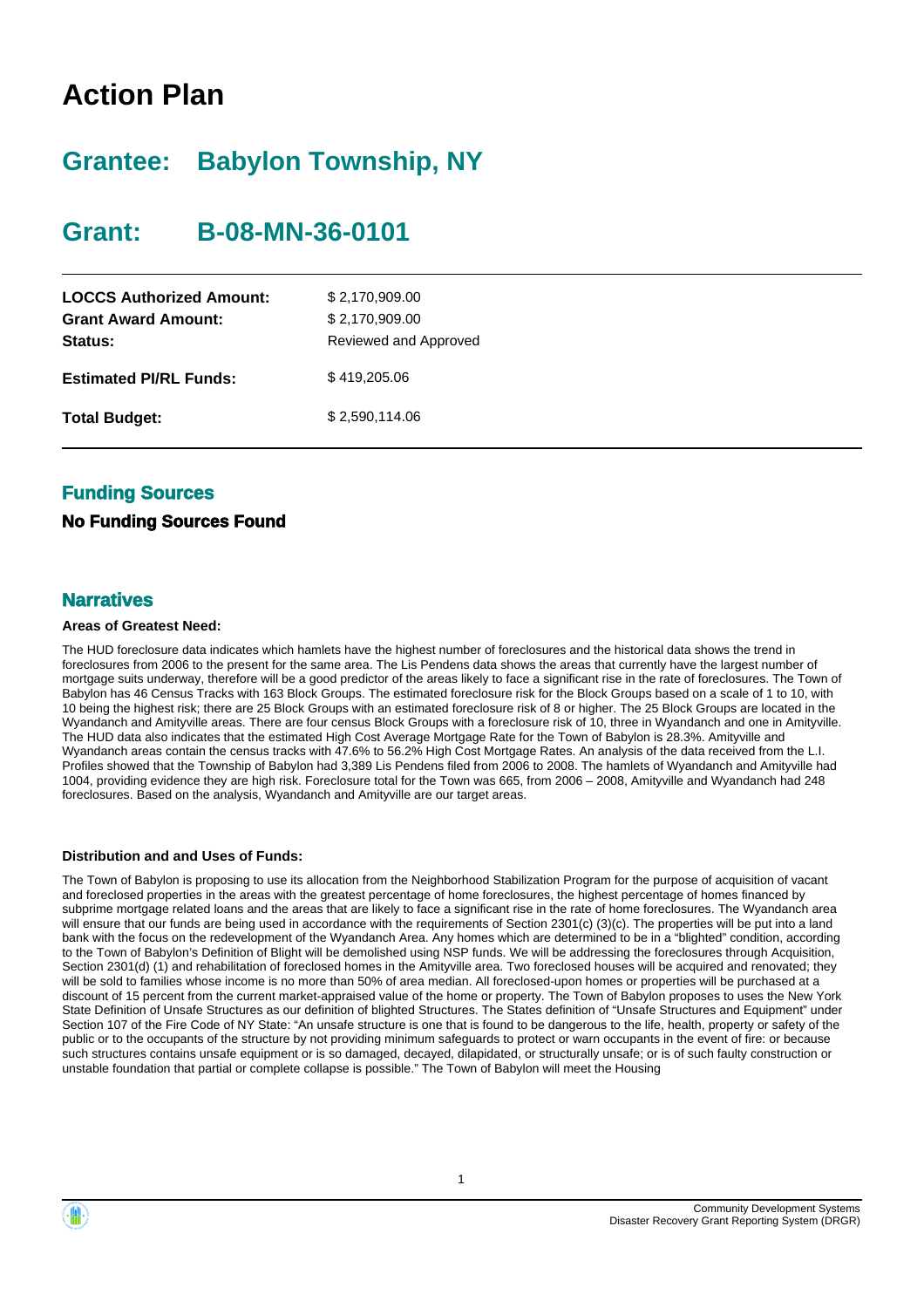Quality Standards; the New York State Uniform Fire prevention and Building Codes and will conform to the Town of Babylon's green building code which ensures that any rehabilitation or new construction will be energy efficient. For the purpose of the NSP Program the Home Program Rents will be used; Households with income below 50% of median income, the maximum rent will be the "Low Home Rents," Households with income above 50% of median, but not more then 80% of median the "High Home Rents" will apply, and for households with income above 80% of median income, but not more than 120% of median, the "Fair Market Rents" will apply. When the unit has project based subsidies, the "Fair Market Rents" will be used, and the tenant will pay no more than 30% of income for rent as per Section Eight regulations. The jurisdiction is in full compliance and following a detailed citizen participation plan that satisfies the requirements of Sections 24 CFR 91.105 or 91.115, as modified by NSP requirements.

**Definitions and Descriptions:**

**Low Income Targeting:**

**Acquisition and Relocation:**

**Public Comment:**

# **Project Summary**

| <b>Project#</b> | <b>Project Title</b>            | <b>Grantee Activity #</b>     | <b>Activity Title</b>           |
|-----------------|---------------------------------|-------------------------------|---------------------------------|
| 9999            | <b>Restricted Balance</b>       | No activities in this project |                                 |
| NSP-01          | C-TOB Land Bank Acquisition     | <b>NSP-01</b>                 | <b>TOB-Land Bank Acquistion</b> |
| <b>NSP-02</b>   | TOB Home Ownership Program      | <b>NSP-02</b>                 | TOB Home Ownership Program      |
| NSP-03          | <b>B-TOB Affordable Housing</b> | <b>NSP-03</b>                 | <b>TOB Affordable Housing</b>   |
| NSP-04          | TOB Administration and Planning | NSP-04                        | <b>General Administration</b>   |
| <b>NSP-05</b>   | NSP-05 / TOB Redevelopment      | <b>NSP-05</b>                 | NSP-05 / TOB Redevelopment      |

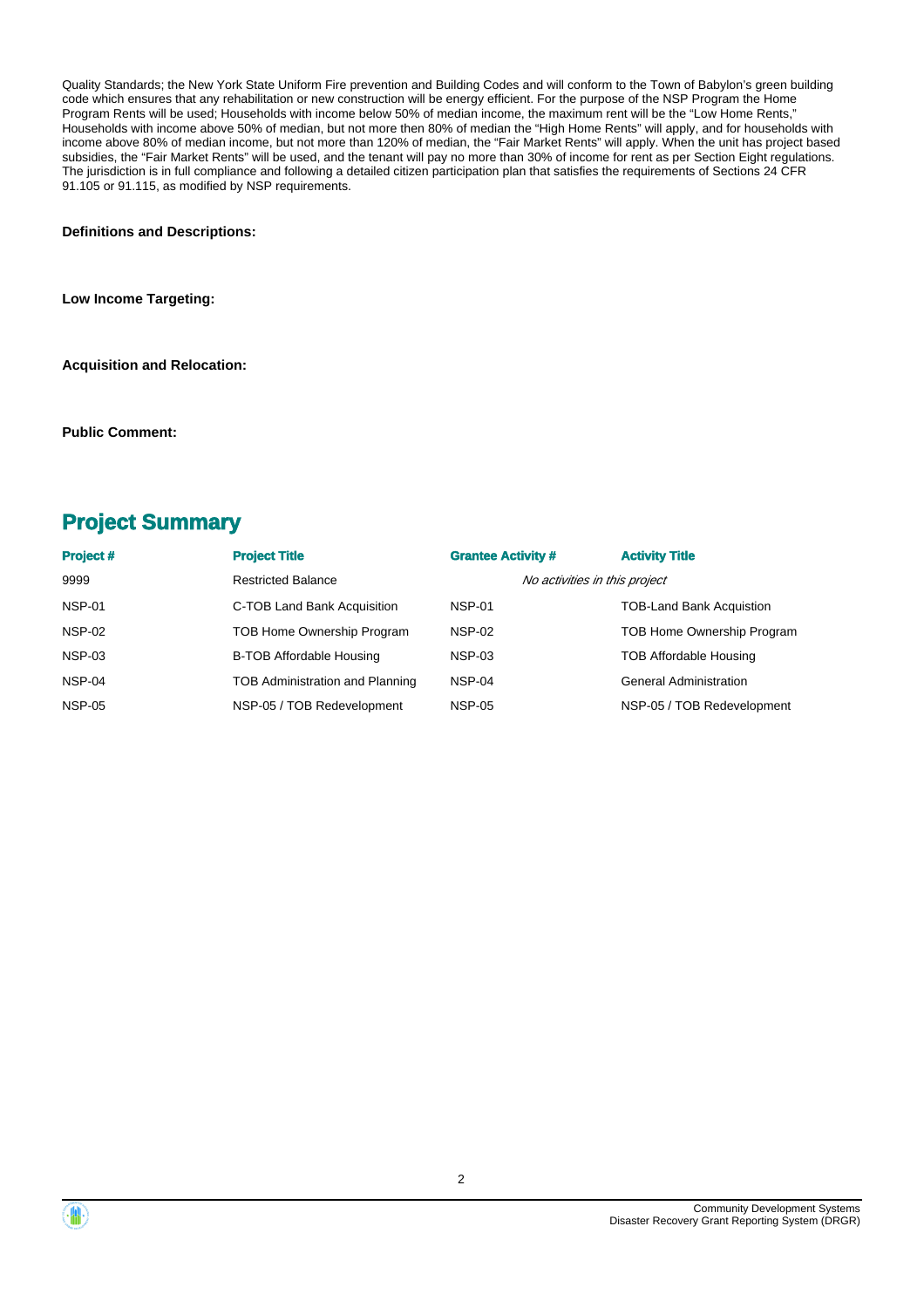# **Activities**

# **Project # / NSP-01 / C-TOB Land Bank Acquisition**

| <b>Grantee Activity Number:</b>                                          | <b>NSP-01</b>                   |                                            |            |        |             |
|--------------------------------------------------------------------------|---------------------------------|--------------------------------------------|------------|--------|-------------|
| <b>Activity Title:</b>                                                   | <b>TOB-Land Bank Acquistion</b> |                                            |            |        |             |
| <b>Activity Type:</b>                                                    |                                 | <b>Activity Status:</b>                    |            |        |             |
| Land Banking - Acquisition (NSP Only)                                    |                                 | Completed                                  |            |        |             |
| <b>Project Number:</b>                                                   |                                 | <b>Project Title:</b>                      |            |        |             |
| <b>NSP-01</b>                                                            | C-TOB Land Bank Acquisition     |                                            |            |        |             |
| <b>Projected Start Date:</b>                                             |                                 | <b>Projected End Date:</b>                 |            |        |             |
| 03/24/2009                                                               |                                 | 03/25/2013                                 |            |        |             |
| <b>Project Draw Block by HUD:</b><br>Not Blocked                         |                                 | Project Draw Block Date by HUD:            |            |        |             |
| <b>Activity Draw Block by HUD:</b><br>Not Blocked                        |                                 | <b>Activity Draw Block Date by HUD:</b>    |            |        |             |
| <b>Block Drawdown By Grantee:</b>                                        |                                 | <b>Total Budget:</b>                       |            |        | \$61,397.13 |
| Not Blocked                                                              |                                 | <b>Most Impacted and</b>                   |            |        |             |
| <b>National Objective:</b>                                               |                                 | <b>Distressed Budget:</b>                  |            | \$0.00 |             |
| LMMI: Low, Moderate and Middle Income National Objective for<br>NSP Only |                                 | <b>Other Funds:</b><br><b>Total Funds:</b> |            | \$0.00 | \$61,397.13 |
| <b>Benefit Report Type:</b><br>Area Benefit (Census)                     |                                 |                                            |            |        |             |
| <b>Proposed Beneficiaries</b>                                            | <b>Total</b>                    | Low                                        | <b>Mod</b> |        | Low/Mod%    |
| # of Persons                                                             | 1069                            | 504                                        | 248        |        | 70.35       |
| <b>Proposed Accomplishments</b>                                          |                                 | <b>Total</b>                               |            |        |             |
| # of Properties                                                          |                                 | 1                                          |            |        |             |
| :MI%.                                                                    |                                 |                                            |            |        | 70.35       |
| Activity is being carried out by                                         |                                 | Activity is being carried out through:     |            |        |             |
| No                                                                       |                                 |                                            |            |        |             |
| <b>Organization carrying out Activity:</b>                               |                                 |                                            |            |        |             |
| Town of Babylon - Dept of Community Development                          |                                 |                                            |            |        |             |

**Proposed budgets for organizations carrying out Activity:**



**Responsible Organization Organization Type Proposed Budget** Town of Babylon - Dept of Community Development Community Development Unknown 5 61,397.13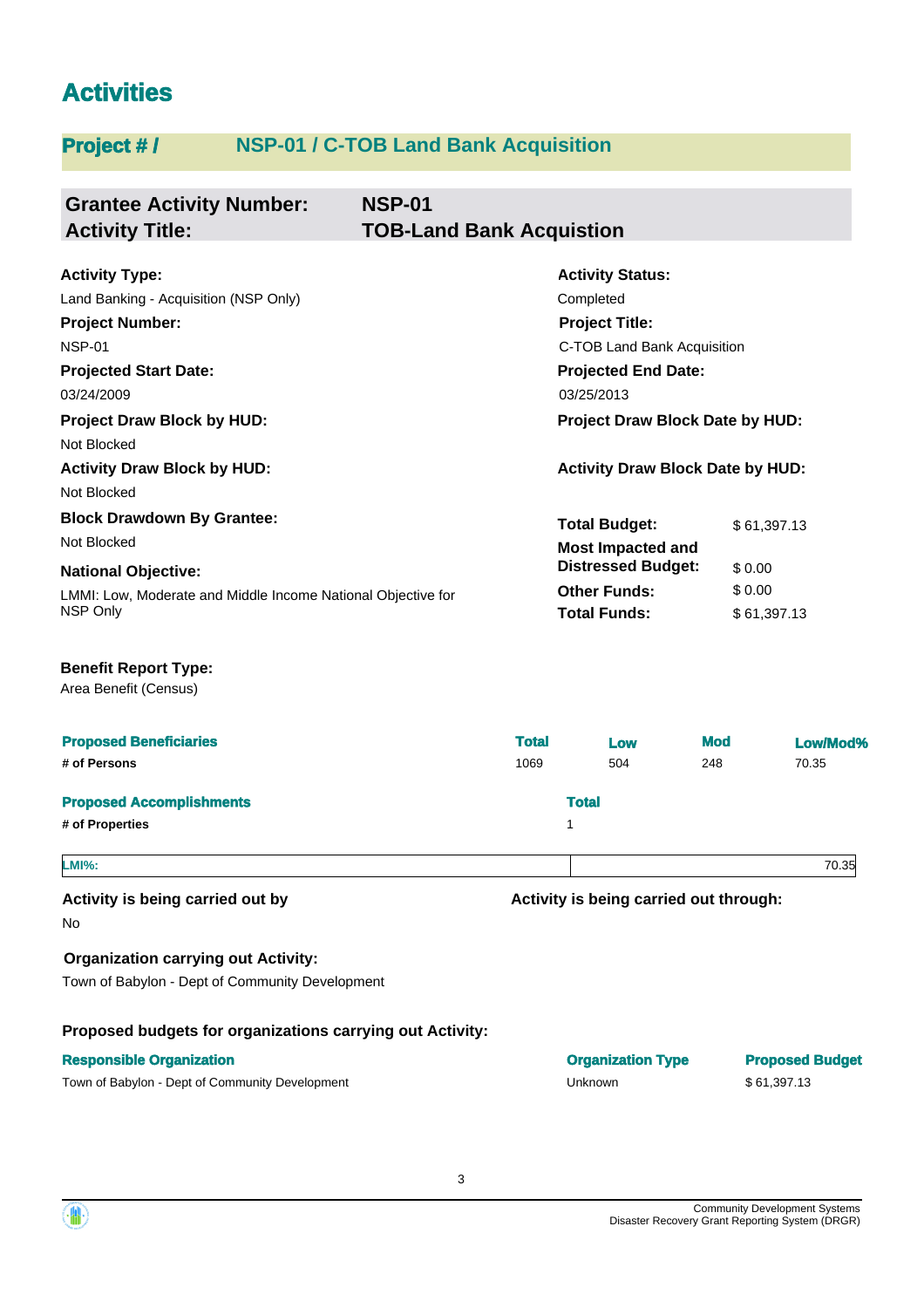### **Location Description:**

20 Woodland Avenue, Wyandanch

#### **Activity Description:**

purchase of foreclosed home for land bank Budget was revised and funds moved to NSP-2 Home Ownership Project to address the foreclosures through the acquisition and rehabilitation of homes in the designated areas of Wyandanch and Amityville

**Environmental Assessment:** COMPLETED

**Environmental** None

# **Project # / NSP-02 / TOB Home Ownership Program**

| <b>Grantee Activity Number:</b><br><b>Activity Title:</b>    | <b>NSP-02</b><br><b>TOB Home Ownership Program</b> |                |
|--------------------------------------------------------------|----------------------------------------------------|----------------|
| <b>Activity Type:</b>                                        | <b>Activity Status:</b>                            |                |
| Rehabilitation/reconstruction of residential structures      | Completed                                          |                |
| <b>Project Number:</b>                                       | <b>Project Title:</b>                              |                |
| <b>NSP-02</b>                                                | TOB Home Ownership Program                         |                |
| <b>Projected Start Date:</b>                                 | <b>Projected End Date:</b>                         |                |
| 03/24/2009                                                   | 03/25/2013                                         |                |
| <b>Project Draw Block by HUD:</b>                            | Project Draw Block Date by HUD:                    |                |
| Not Blocked                                                  |                                                    |                |
| <b>Activity Draw Block by HUD:</b>                           | <b>Activity Draw Block Date by HUD:</b>            |                |
| Not Blocked                                                  |                                                    |                |
| <b>Block Drawdown By Grantee:</b>                            | <b>Total Budget:</b>                               | \$1,298,122.04 |
| Not Blocked                                                  | <b>Most Impacted and</b>                           |                |
| <b>National Objective:</b>                                   | <b>Distressed Budget:</b>                          | \$0.00         |
| LMMI: Low, Moderate and Middle Income National Objective for | <b>Other Funds:</b>                                | \$0.00         |
| NSP Only                                                     | <b>Total Funds:</b>                                | \$1,298,122.04 |

# **Benefit Report Type:**

Direct (Households)

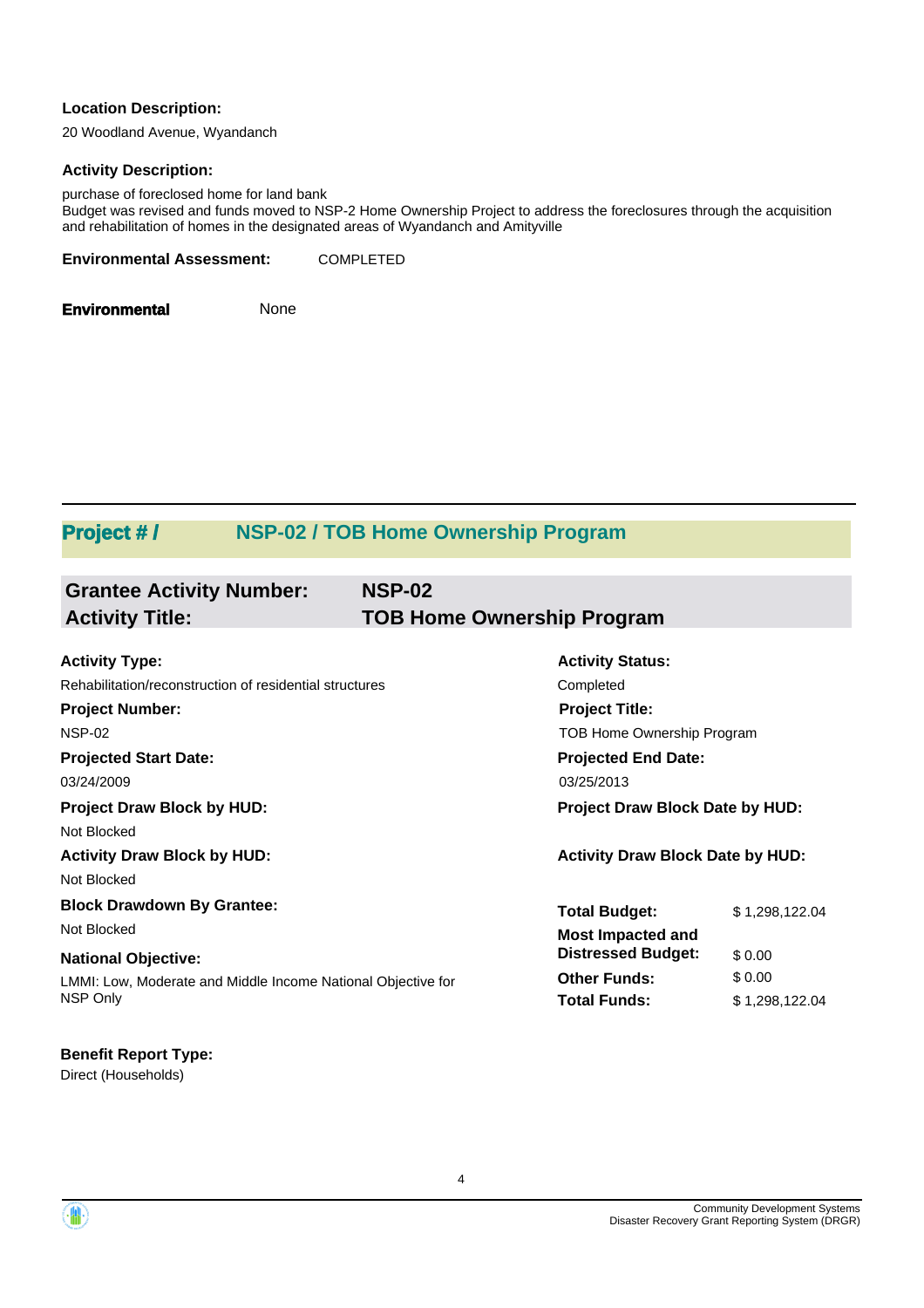| <b>Proposed Beneficiaries</b><br># Owner Households | <b>Total</b><br>6 | Low          | <b>Mod</b><br>6 | Low/Mod%<br>100.00 |
|-----------------------------------------------------|-------------------|--------------|-----------------|--------------------|
| # of Households                                     | 6                 |              | 6               | 100.00             |
| <b>Proposed Accomplishments</b>                     |                   | <b>Total</b> |                 |                    |
| # of Singlefamily Units                             |                   | 6            |                 |                    |
| # of Housing Units                                  |                   | 6            |                 |                    |
| # of Properties                                     |                   | 6            |                 |                    |

# **Activity is being carried out by**

No

## **Organization carrying out Activity:**

Town of Babylon - Dept of Community Development

## **Proposed budgets for organizations carrying out Activity:**

#### **Responsible Organization Organization Type Proposed Budget**

Town of Babylon - Dept of Community Development Community Community Development Community Development Unknown S 1,298,122.04

## **Location Description:**

Hamlet of Wyandanch and Amityville

#### **Activity Description:**

Funds used to acquire and rehabilitate foreclosed and abandoned residential properties. These properties will be sold to families who qualify as 1st time homebuyers with earnings not to exceed 120% of ami.

**Environmental Assessment:** COMPLETED

**Environmental** None

# **Project # / NSP-03 / B-TOB Affordable Housing**

| <b>Grantee Activity Number:</b> | <b>NSP-03</b>                 |
|---------------------------------|-------------------------------|
| <b>Activity Title:</b>          | <b>TOB Affordable Housing</b> |

# **Activity Type:**

**Activity Status:** Rehabilitation/reconstruction of residential structures Completed

5



**Activity is being carried out through:**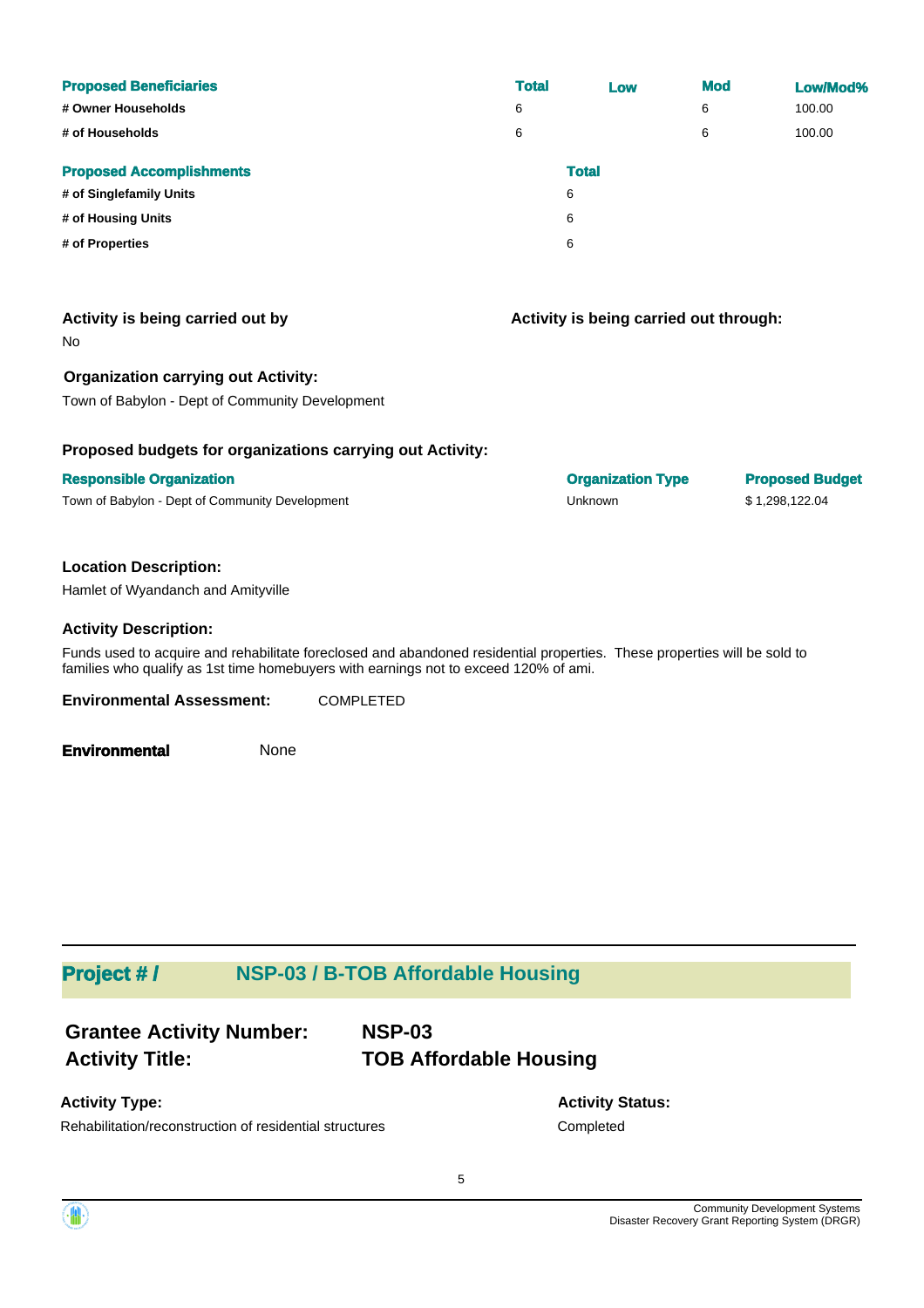| <b>Project Number:</b>                                        | <b>Project Title:</b>                   |                |  |
|---------------------------------------------------------------|-----------------------------------------|----------------|--|
| <b>NSP-03</b>                                                 | B-TOB Affordable Housing                |                |  |
| <b>Projected Start Date:</b>                                  | <b>Projected End Date:</b>              |                |  |
| 03/24/2009                                                    | 03/25/2013                              |                |  |
| <b>Project Draw Block by HUD:</b>                             | <b>Project Draw Block Date by HUD:</b>  |                |  |
| Not Blocked                                                   |                                         |                |  |
| <b>Activity Draw Block by HUD:</b>                            | <b>Activity Draw Block Date by HUD:</b> |                |  |
| Not Blocked                                                   |                                         |                |  |
| <b>Block Drawdown By Grantee:</b>                             | <b>Total Budget:</b>                    | \$1,035,246.05 |  |
| Not Blocked                                                   | <b>Most Impacted and</b>                |                |  |
| <b>National Objective:</b>                                    | <b>Distressed Budget:</b>               | \$0.00         |  |
| LH25: Funds targeted for housing for households whose incomes | <b>Other Funds:</b>                     | \$ 0.00        |  |
| are at or under 50% Area Median Income.                       | <b>Total Funds:</b>                     | \$1,035,246.05 |  |

## **Benefit Report Type:**

Direct (Households)

| <b>Proposed Beneficiaries</b>   | <b>Total</b> | Low          | <b>Mod</b> | Low/Mod% |
|---------------------------------|--------------|--------------|------------|----------|
| # Owner Households              | 5            | 5            |            | 100.00   |
| # of Households                 | 5            | 5            |            | 100.00   |
| <b>Proposed Accomplishments</b> |              | <b>Total</b> |            |          |
| # of Singlefamily Units         |              | 5            |            |          |
| # of Housing Units              |              | 5            |            |          |
| # of Properties                 |              | 5            |            |          |

#### **Activity is being carried out by**

No

## **Organization carrying out Activity:**

Town of Babylon - Dept of Community Development

# **Proposed budgets for organizations carrying out Activity:**

Town of Babylon - Dept of Community Development Community Community Development Community Development Unknown 5 1,035,246.00

# **Activity is being carried out through:**

**Responsible Organization COVID-100 COVID-100 COVID-100 COVID-100 COVID-100 COVID-100 COVID-100 COVID-100 COVID-100 COVID-100 COVID-100 COVID-100 COVID-100 COVID-100 COVID-100 COVID-100 COVID-100 COVID-100 COVID-100 COVI** 

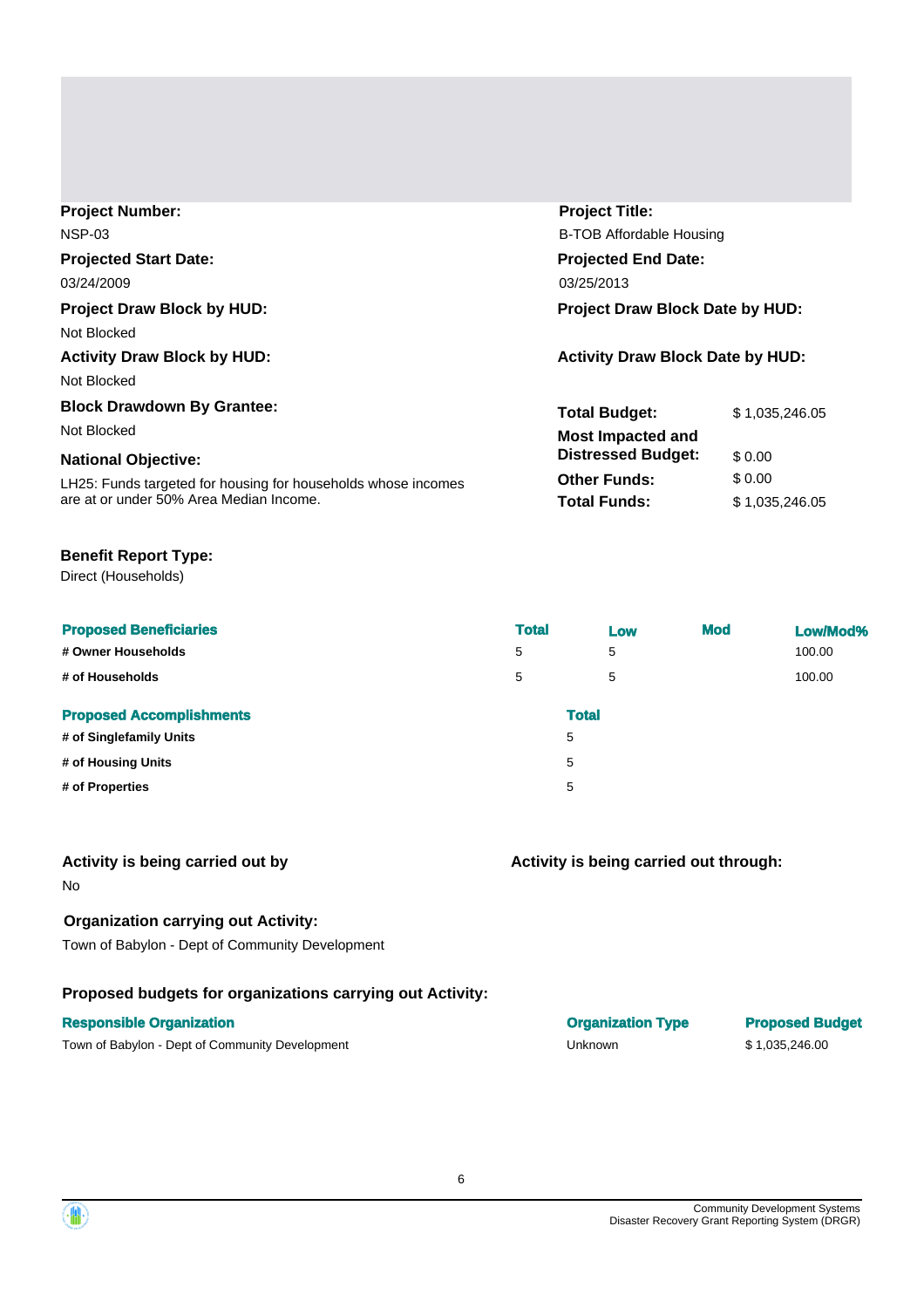## **Location Description:**

Hamlets of Amityville and Wyandanch

## **Activity Description:**

Purchase and rehabilitation of foreclosed homes for sale to families earning no more than 50% of the ami

**Environmental Assessment:** COMPLETED

**Environmental** None

# **Project # / NSP-04 / TOB Administration and Planning**

| <b>Grantee Activity Number:</b><br><b>Activity Title:</b>     | <b>NSP-04</b><br><b>General Administration</b> |                                 |  |
|---------------------------------------------------------------|------------------------------------------------|---------------------------------|--|
|                                                               |                                                |                                 |  |
| <b>Activity Type:</b>                                         | <b>Activity Status:</b>                        |                                 |  |
| Administration                                                | Completed                                      |                                 |  |
| <b>Project Number:</b>                                        | <b>Project Title:</b>                          |                                 |  |
| NSP-04                                                        | <b>TOB Administration and Planning</b>         |                                 |  |
| <b>Projected Start Date:</b>                                  | <b>Projected End Date:</b>                     |                                 |  |
| 03/24/2009                                                    | 03/25/2013                                     |                                 |  |
| <b>Project Draw Block by HUD:</b>                             |                                                | Project Draw Block Date by HUD: |  |
| Not Blocked                                                   |                                                |                                 |  |
| <b>Activity Draw Block by HUD:</b>                            | <b>Activity Draw Block Date by HUD:</b>        |                                 |  |
| Not Blocked                                                   |                                                |                                 |  |
| <b>Block Drawdown By Grantee:</b>                             | <b>Total Budget:</b>                           | \$112,998.23                    |  |
| Not Blocked                                                   | Most Impacted and                              |                                 |  |
| <b>National Objective:</b>                                    | <b>Distressed Budget:</b>                      | \$0.00                          |  |
| Not Applicable - (for Planning/Administration or Unprogrammed | <b>Other Funds:</b>                            | \$0.00                          |  |
| Funds only)                                                   | <b>Total Funds:</b>                            | \$112,998.23                    |  |
|                                                               |                                                |                                 |  |

# **Benefit Report Type:**

NA



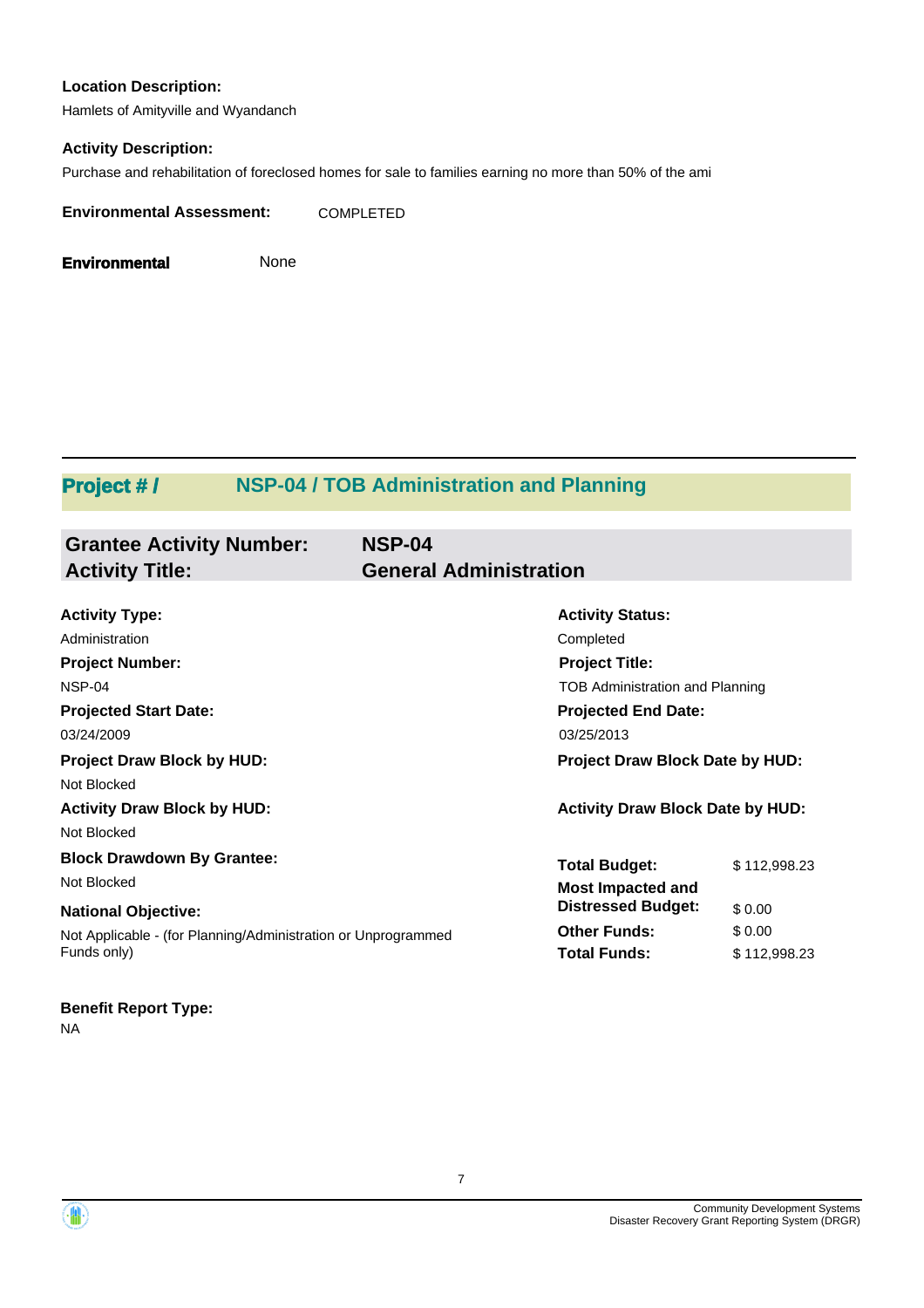| Activity is being carried out by<br>No                                                        | Activity is being carried out through: |                        |
|-----------------------------------------------------------------------------------------------|----------------------------------------|------------------------|
| <b>Organization carrying out Activity:</b><br>Town of Babylon - Dept of Community Development |                                        |                        |
| Proposed budgets for organizations carrying out Activity:                                     |                                        |                        |
| <b>Responsible Organization</b>                                                               | <b>Organization Type</b>               | <b>Proposed Budget</b> |
| Town of Babylon - Dept of Community Development                                               | Unknown                                | \$112,998.23           |
| <b>Location Description:</b><br><b>XXX</b>                                                    |                                        |                        |
| <b>Activity Description:</b>                                                                  |                                        |                        |
| <b>XXXX</b>                                                                                   |                                        |                        |
| <b>Environmental Assessment:</b><br><b>EXEMPT</b>                                             |                                        |                        |
| None<br><b>Environmental</b>                                                                  |                                        |                        |

# **Project # / NSP-05 / NSP-05 / TOB Redevelopment**

| <b>Grantee Activity Number:</b><br><b>Activity Title:</b> | <b>NSP-05</b><br>NSP-05 / TOB Redevelopment |
|-----------------------------------------------------------|---------------------------------------------|
| <b>Activity Type:</b>                                     | <b>Activity Status:</b>                     |
| Rehabilitation/reconstruction of residential structures   | Completed                                   |
| <b>Project Number:</b>                                    | <b>Project Title:</b>                       |
| <b>NSP-05</b>                                             | NSP-05 / TOB Redevelopment                  |
| <b>Projected Start Date:</b>                              | <b>Projected End Date:</b>                  |
| 10/01/2013                                                | 10/31/2016                                  |
| <b>Project Draw Block by HUD:</b>                         | <b>Project Draw Block Date by HUD:</b>      |
| Not Blocked                                               |                                             |
| <b>Activity Draw Block by HUD:</b>                        | <b>Activity Draw Block Date by HUD:</b>     |
| Not Blocked                                               |                                             |

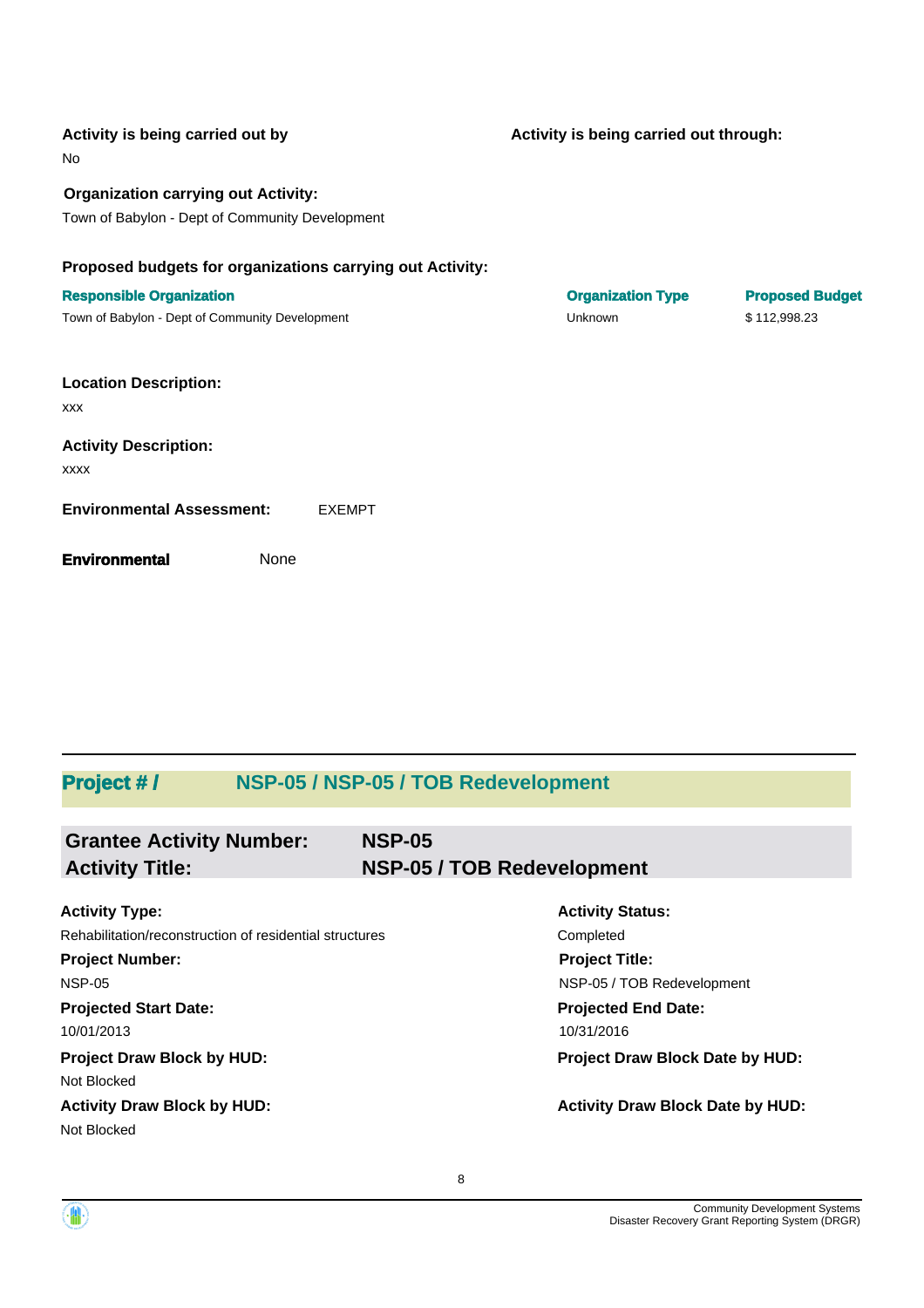| <b>Block Drawdown By Grantee:</b>                            | <b>Total Budget:</b>      | \$82,350.61 |
|--------------------------------------------------------------|---------------------------|-------------|
| Not Blocked                                                  | <b>Most Impacted and</b>  |             |
| <b>National Objective:</b>                                   | <b>Distressed Budget:</b> | \$0.00      |
| LMMI: Low, Moderate and Middle Income National Objective for | <b>Other Funds:</b>       | \$ 0.00     |
| NSP Only                                                     | <b>Total Funds:</b>       | \$82,350.61 |

## **Benefit Report Type:**

Direct (Households)

| <b>Proposed Beneficiaries</b>   | <b>Total</b> | Low          | <b>Mod</b> | Low/Mod% |
|---------------------------------|--------------|--------------|------------|----------|
| # Owner Households              | 4            |              | 4          | 100.00   |
| # of Households                 |              |              | и          | 100.00   |
| <b>Proposed Accomplishments</b> |              | <b>Total</b> |            |          |
| # of Singlefamily Units         |              |              |            |          |
| # of Housing Units              |              |              |            |          |
| # of Properties                 |              |              |            |          |

| Activity is being carried out by | Activity is being carried out t |
|----------------------------------|---------------------------------|
| No                               |                                 |

#### **Organization carrying out Activity:**

Town of Bayblon - Dept of Community Development

## **Proposed budgets for organizations carrying out Activity:**

#### **Responsible Organization Organization Type Proposed Budget**

Town of Bayblon - Dept of Community Development Community Local Government \$ 82,350.61

#### **Location Description:**

Target area of Wyandanch and North Amityville

#### **Activity Description:**

Redevelopment Activity in the target areas of Wyandanch and North Amityville

**Environmental Assessment:** COMPLETED

**Environmental** None

through:



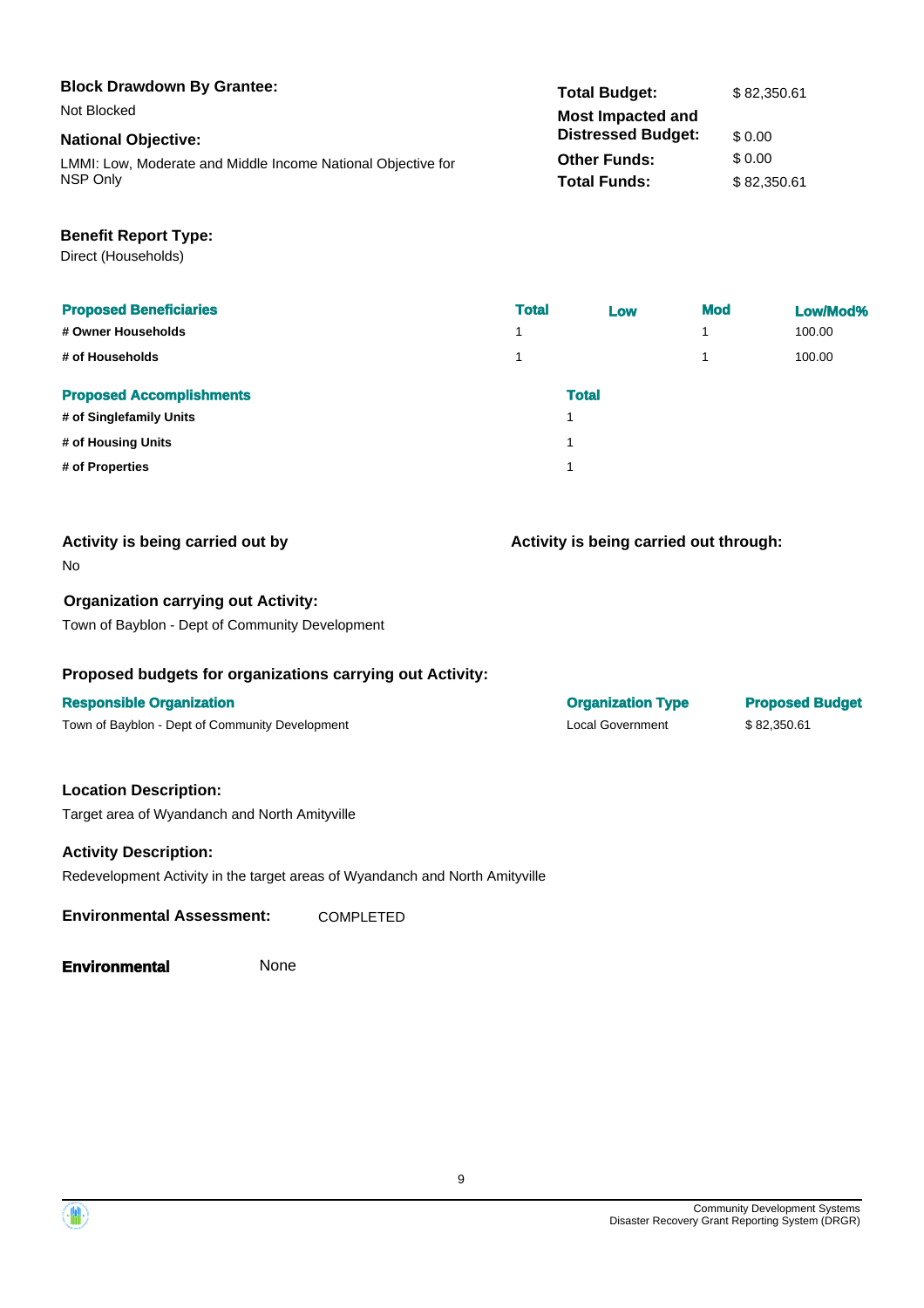# **Action Plan Comments:**

| Reviewer - | Reviewed modified AP. Benefit performance measures appear reasonable and in agreement with substantial<br>amendment. Survey option was used for Area Benefit - NSP#1, TOB-Land Bank Acquisition, location is<br>Woodland Avenue, Wyandanch. Please resubmit Oct 1 - Dec 31, 2010 QPR. Thank you.                                                                                                                                                                                                                                                                                                                                                                                                                                                                                                                                                                           |
|------------|----------------------------------------------------------------------------------------------------------------------------------------------------------------------------------------------------------------------------------------------------------------------------------------------------------------------------------------------------------------------------------------------------------------------------------------------------------------------------------------------------------------------------------------------------------------------------------------------------------------------------------------------------------------------------------------------------------------------------------------------------------------------------------------------------------------------------------------------------------------------------|
| Reviewer - | Reviewed modified AP. Benefit performance measures appear reasonable and in agreement with substantial<br>amendment. Number of proposed beneficiaries for NSP#1, TOB-Land Bank Acquisition, has been adjusted.                                                                                                                                                                                                                                                                                                                                                                                                                                                                                                                                                                                                                                                             |
| Reviewer - | No modifications to AP. AP approved.                                                                                                                                                                                                                                                                                                                                                                                                                                                                                                                                                                                                                                                                                                                                                                                                                                       |
| Reviewer - | Two modifications to AP in regards to program funding. The AP will be is approved. Appropriate changes must<br>be made to the Substantial Amendment in order to be in accordance with new expenditure changes stemming<br>from the Action Plan. Expenditure changes equate to the original grant award amount.                                                                                                                                                                                                                                                                                                                                                                                                                                                                                                                                                             |
| Reviewer - | AR- The Grantee conducted two expenditure changes and appropriate changes to the Substantial Amendment<br>must be executed. Expenditure changes equate to the original grant award amount.                                                                                                                                                                                                                                                                                                                                                                                                                                                                                                                                                                                                                                                                                 |
| Reviewer - | Grantee revised Estimated PI/RL and the budget for Activity NSP-02 was increased. AR 6-22-12                                                                                                                                                                                                                                                                                                                                                                                                                                                                                                                                                                                                                                                                                                                                                                               |
| Reviewer - | Grantee revised Estimated PI/RL and the budget for Activity NSP-02 was increased. AR 6-22-12                                                                                                                                                                                                                                                                                                                                                                                                                                                                                                                                                                                                                                                                                                                                                                               |
| Reviewer - | Grantee has made adjustments to NSP Activity 02 and Activity 03. Program income was adjusted to<br>\$180,313.82 and two vouchers have been revised. This concludes Action Plan changes for the Town of<br>Babylon.                                                                                                                                                                                                                                                                                                                                                                                                                                                                                                                                                                                                                                                         |
| Reviewer - | The Action Plan is being rejected in order for the Grantee to increase proposed unit goals for Activity NSP-02.<br>AR                                                                                                                                                                                                                                                                                                                                                                                                                                                                                                                                                                                                                                                                                                                                                      |
| Reviewer - | The Grantee has transferred \$208,852.67 in NSP 1 grant funds to Activity NSP-02 which increased proposed<br>beneficiaries from 6 to 7 units.                                                                                                                                                                                                                                                                                                                                                                                                                                                                                                                                                                                                                                                                                                                              |
| Reviewer - | The Grantee has requested that HUD approve a budget reallocation from Activity 2 to Activity 4 in the amount of<br>\$60,000. The Grantee has also received additional program income funds and has also increased its<br>¿Estimated Pl ine. Please be advised that Activity 4 has been increased by \$60,000 in reallocated grant funds<br>and \$11,481.61 in program income. Program income in the amount of \$103,334.53 has also been received by<br>the Grantee and allocated within this amendment. A portion of this program income has been allocated to<br>Activity 2 and the remainder will be allocated to a new activity once the Grantee completes its public comment<br>period and submits another amendment. Changes have been approved and the Grantee¿s can now move<br>forward with its second amendment to include an eligible use E activity. AR 9-4-13 |

They revised the NSP Plan budgets in DRGR. They moved funds from NSP-05 to NSP-02 (\$29,511.42). They sold 22 Lake Drive in Wyandanch. The developer is due \$31,081.42 and the balance in the activity is only \$1,570.00. Reviewer -